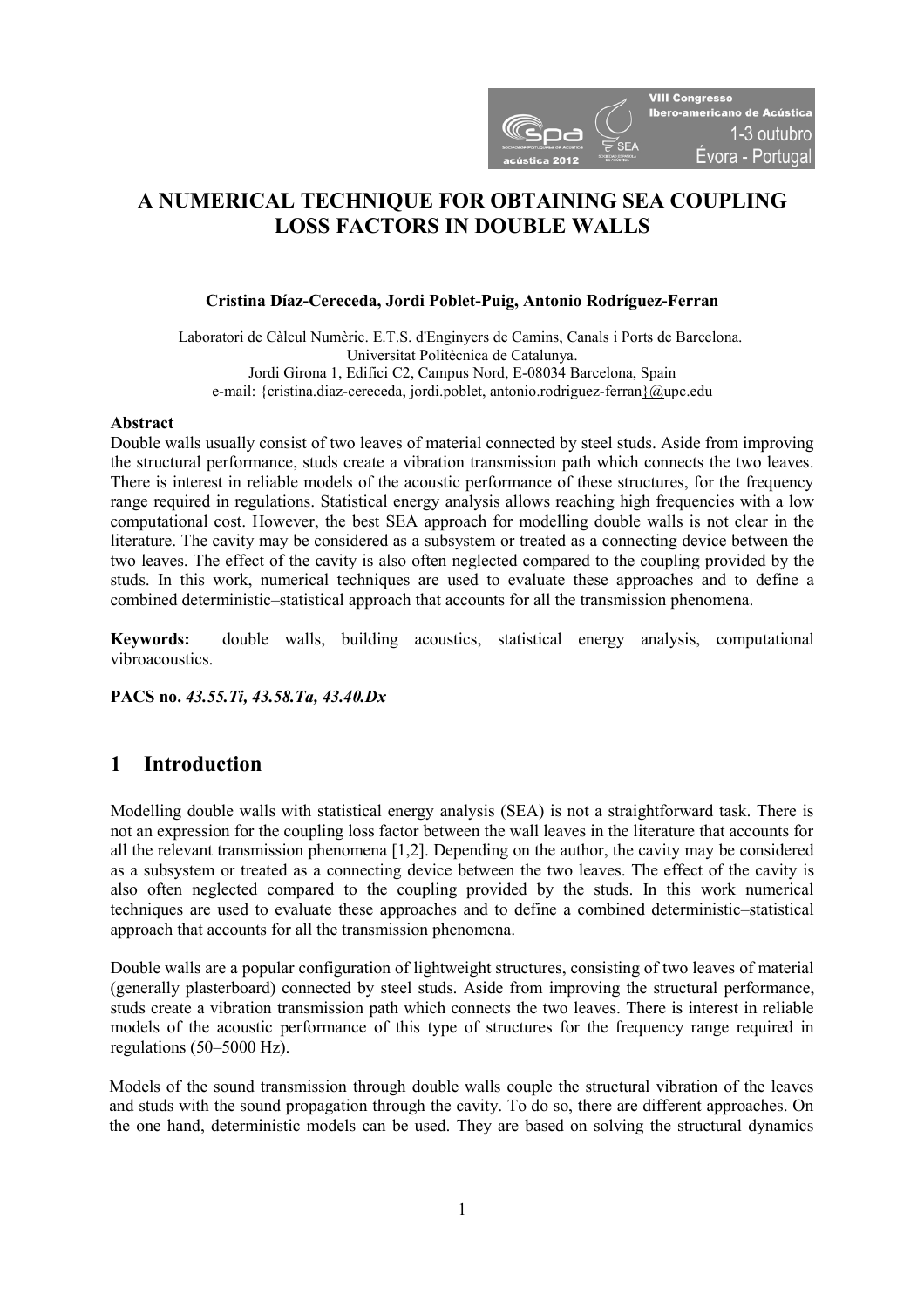equation for the solid domain and the Helmholtz equation for the fluid domain. These equations are expressed in the frequency domain and can be solved either numerically [3,4] or analytically with the help of assumptions and simplifications [5,6]. On the other hand, energy-based formulations such as the statistical energy analysis [7] can be used.

Deterministic computations have a large computational cost when dealing with large domains as those used in building design at the higher frequencies required by regulations. SEA seems to be the best alternative for this kind of problems. However, some parameters required by this technique, such as the coupling loss factor (CLF), are not straightforward to obtain for certain configurations. Either experiments or simulations have to be performed for fitting their values.

Some authors [8, 9, 10] have used finite element methods (FEM) to obtain the energy fluxes in dynamic problems and then estimate SEA parameters from them. Others like Maxit and Guyader [11] estimate the coupling loss factors from modal parameters of the SEA subsystems. From a different point of view, Thite and Mace [12] deal with the idea of obtaining robust estimators of these parameters from the deterministic results.

In this work, a combined approach that allows solving vibroacoustic problems with a reasonable computational cost is proposed. It is based on estimating the SEA coupling loss factors from deterministic problems and applying them to solve large vibroacoustic problems with the statistical energy analysis.

# 2 Methodology

In this work, the double wall is approached as an SEA system consisting of two subsystems: the leaves. Anything located between them is treated as a connection and the CLF associated to it is computed numerically. The SEA formulation for a system consisting of two subsystems is

$$
\begin{Bmatrix} P_1^{\text{in}} \\ P_2^{\text{in}} \end{Bmatrix} = \omega \begin{bmatrix} \eta_{11} + \eta_{12} & -\eta_{21} \\ -\eta_{12} & \eta_{21} + \eta_{22} \end{bmatrix} \begin{Bmatrix} \langle E_1 \rangle \\ \langle E_2 \rangle \end{Bmatrix},
$$
\n(1)

where  $\eta_{ii}$  and  $\langle E_i \rangle$  are the internal loss factor and averaged energy of subsystem *i* respectively,  $P_i^{\text{in}}$  is the input power in subsystem *i* and  $\eta_{ij}$  is the coupling loss factor between subsystems *i* and *j*. This coupling loss factor satisfies the consistency relationship

$$
\eta_{ij} n_i = \eta_{ji} n_j \,, \tag{2}
$$

where  $n_i$  is the modal density (number of modes per Hz) of subsystem *i*.

The general procedure is to use SEA to compute the averaged energies of the subsystems. The input powers are usually known for a given excitation and, for most of the subsystems used in building acoustics, the internal loss factor can be computed with analytical expressions, available in the literature [2]. However, the analytical expression for the coupling loss factor is only available for simple connections.

In this work, the SEA formulation for a system consisting of two subsystems is used to estimate the coupling loss factor. The averaged energies of the subsystems are obtained from the numerical simulation of the same vibroacoustic problem and Eq. (1) is used to compute  $\eta_{12}$ . Since the energy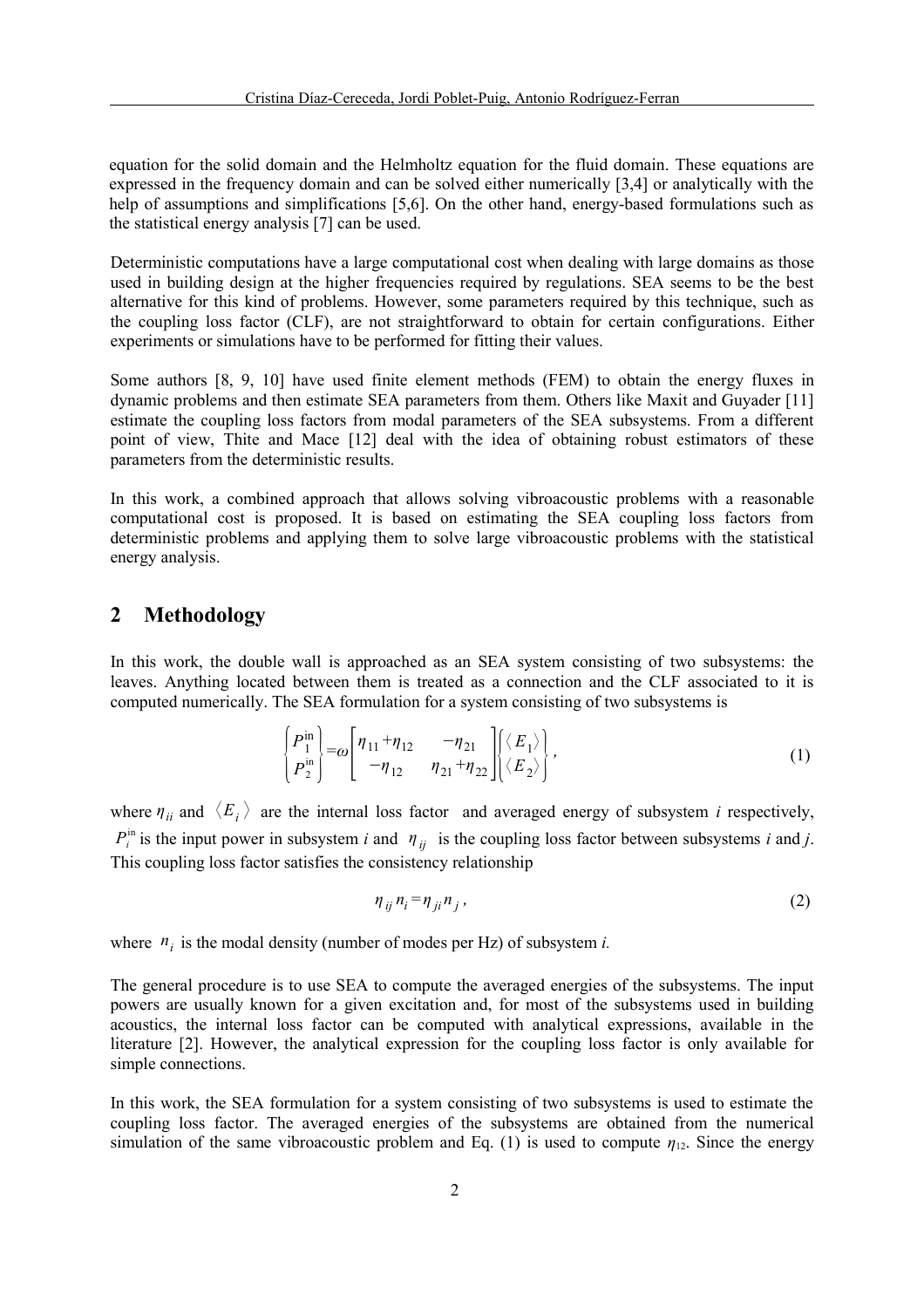values are frequency dependent, the CLF obtained will also depend on the frequency, and therefore the result of the computation will not be a single value but a CLF law in terms of the frequency.

For the double wall, the effect of the air cavity and the studs have been considered separately. On the one hand the CLF associated to the air cavity is obtained. To do so, the vibroacoustic problem of the sound transmission through a double wall without studs is solved numerically. On the other hand the CLF associated to the studs is computed from the results of the deterministic analysis performed by Poblet-Puig et al. in [13].

## 2.1 Estimation of the coupling loss factors

The CLF calculations are based on the SEA formulation for a system consisting of two subsystems (1) when the excitation is only applied to subsystem 1 ( $P_2$ <sup>in</sup> = 0). If the internal loss factors and modal densities of the subsystems are known, the numerical computation of the averaged energies allows to isolate the coupling loss factor from the second equation of system (1), leading to the following expression

$$
\eta_{12} = \frac{\eta_{22} \langle E_2 \rangle}{\langle E_1 \rangle - \frac{n_1}{n_2} \langle E_2 \rangle}.
$$
\n(3)

This expression is preferred to the one that would be derived from the first equation in system (1) because of its error propagation properties [14].

### 2.2 Effect of the air cavity

The coupling loss factor associated to the air cavity is obtained from the energies of the leaves with Eq. (3). They are computed from the numerical solution of a vibroacoustic problem. It consists of a pressure wave impinging on a double wall without studs.

The wall leaves are modelled with the thin plate equation in the frequency domain

$$
D\nabla^4 u(x,y) - \omega^2 \rho_s u(x,y) = q(x,y), \qquad (4)
$$

expressing the vibration field in the plates in terms of the eigenfunctions of simply supported plates, see Díaz-Cereceda et al. [15]. In Eq.(4)  $D=E h^3 / I2(I-\nu^2)$  is the bending stiffness of the plate (where E,  $\nu$  and h are Young's modulus, Poisson's ratio and the thickness of the plate),  $\rho_s$  is its mass per unit surface,  $q(x,y)$  the applied load per unit surface,  $\omega = 2 \pi f$  (with f the frequency of vibration) and  $u(x,y)$  the plate deflection.

The air cavity is modelled with the Helmholtz equation

$$
\nabla^2 p(\mathbf{x}) + k^2 p(\mathbf{x}) = 0,\tag{5}
$$

where  $p(x)$  is the pressure field,  $k=\omega/c$  is the wave number in the air and c is the sound speed also in the air. Modal analysis [16] has been used for solving the acoustic part of the problem. This technique exploits the simple geometry of the problem to achieve an accurate result with less computational cost than a finite element discretisation. However, for a more complex geometry the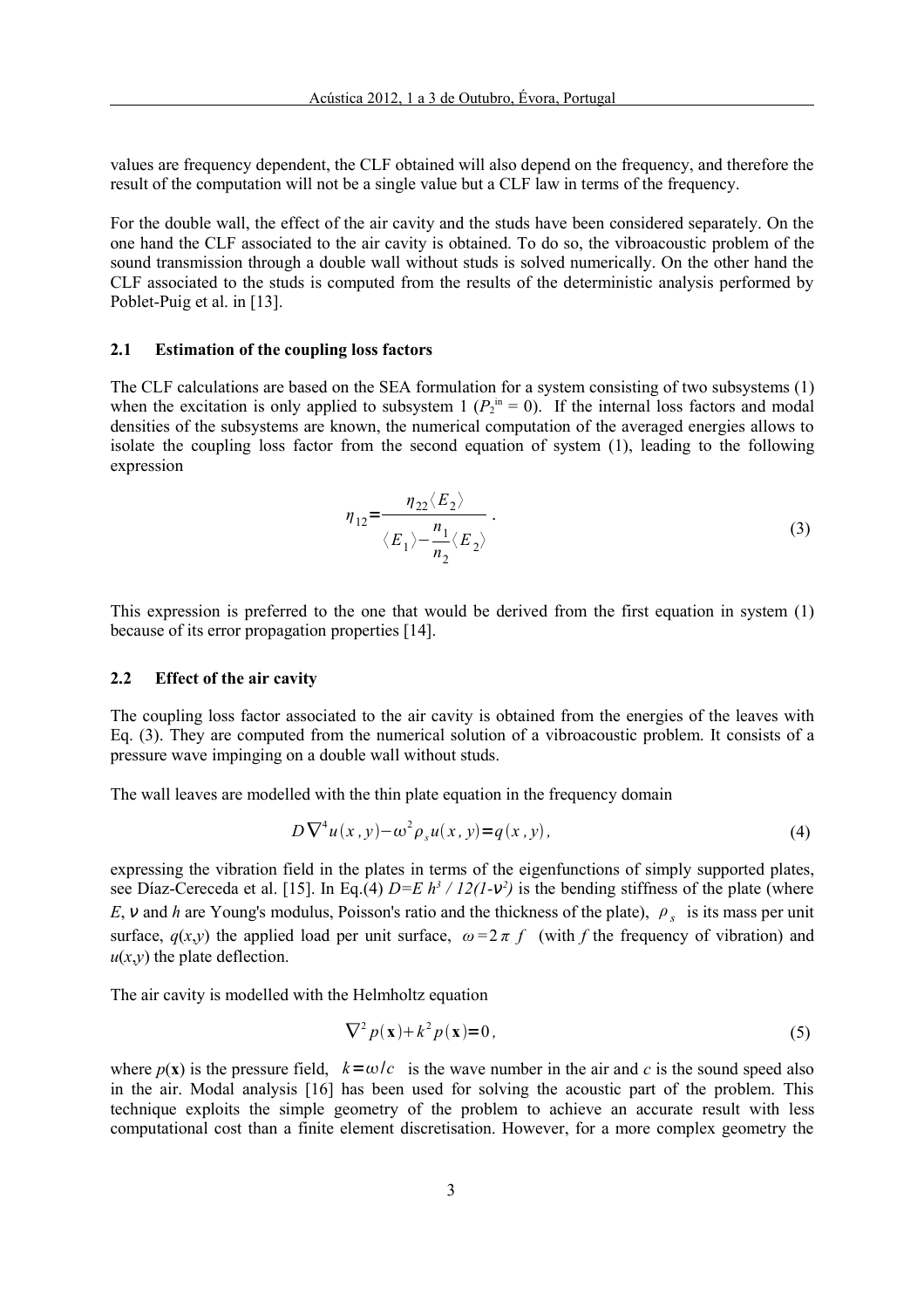problem might be solved with other discretisation techniques, such as the finite layer method [16] or the finite element method [17].

The equilibrium and continuity between the cavity and the walls are enforced weakly and, once the displacement field  $u(x,y)$  in a plate is known, its velocity is obtained as  $v(x,y) = i\omega u(x,y)$ , where  $i =$  $\sqrt{-1}$ . Then, the averaged energy of the plate is computed as [1]

$$
\langle E \rangle = M \langle v_{RMS}^2 \rangle, \tag{6}
$$

where M is the mass of the plate and  $\langle v_{RMS}^2 \rangle$  is the spatial mean square value of its velocity.

### 2.3 Effect of the studs

The effect of studs may be taken into account in different ways. One option would be to compute numerically the vibration transmitted between two leaves connected through the studs, when only one of them is excited. Then, the coupling loss factor would be computed from the energies of the leaves, in a similar approach to that of Section 2.2. In this case, the numerical technique chosen would be the finite strip method [18]. This technique allows the discretisation of the cross section of the double wall with finite elements, necessary because of the complicated shape of the studs, but allows the use of trigonometric functions along the extrusion direction, reducing the computational cost.

In this work, however, the coupling loss factor associated to the studs is computed differently. It is obtained with the analysis performed by Poblet-Puig et al. in [13]. They studied the effect of different types of metallic studs on the sound propagation through double walls. To do so, they analysed the mechanical properties of the studs within the leaf-stud-leaf system and concluded that they could be modelled as translational springs with a frequency-dependent value of the stiffness. They also computed the value of the stiffness law for different studs.

Given the equivalent stiffness of a stud, the associated coupling loss factor can be computed analytically, considering the studs as line springs and using the equivalent circuit theory [1]. Therefore, the CLF can be derived as

$$
\eta_{12} = \frac{n_L \Re \{ Y_2 / L_y \}}{\omega M_1 |Y_1^L / L_y + Y_2^L / L_y + Y_s^L / L_y|^2}
$$
\n(7)

where  $n<sub>L</sub>$  is the number of studs. The line mobilities of the leaves, modelled as thin plates, are obtained as [19]

$$
Y_i^L = \frac{1}{2(1+i)\rho_s c_B (f/f_c)^{1/2}},\tag{8}
$$

and the line mobility of the spring is  $Y_s = i\omega / K_L$ .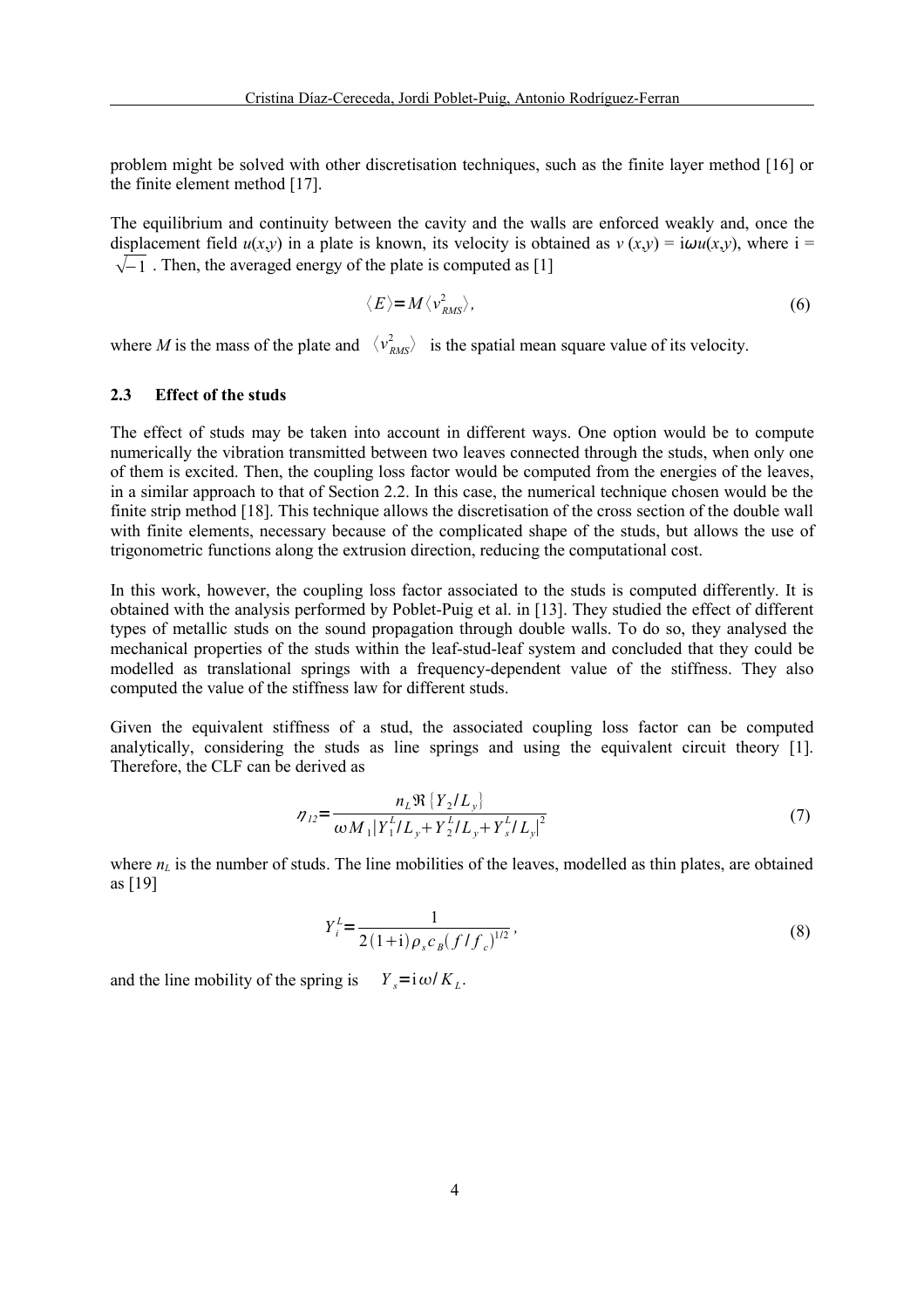# 3 Application examples

#### 3.1 Effect of the cavity: comparison with analytical expressions.

The coupling loss factor between the two leaves of a double wall without studs is computed as described in Section 2, and compared with some analytical approaches available in the literature. In all the examples of this work, the absorption coefficient at the cavity contour is assumed to be null. This is reasonable because the cavity is not filled with absorbing material (this topic is addressed in [20]) and the smaller surface of the contour compared to the surfaces of the leaves leads to negligible losses caused by the material that covers the cavity contour.

The most common analytical approach is to consider the cavity as an SEA subsystem itself [2] (see Figure 1), and obtain its own modal density

$$
n_{i} = \frac{4\pi f^{2}V_{\text{cav}}}{c^{3}} + \frac{2\pi fS_{\text{cav}}}{4c^{2}} + \frac{L_{\text{cav}}}{8c}
$$
(9)

and internal loss factor

$$
\eta_{ii} = \frac{c \alpha S_{\text{cav}}}{8 \pi f V_{\text{cav}}},\tag{10}
$$

where  $V_{\text{cav}}$  is the cavity volume,  $S_{\text{cav}}$  is the surface of the cavity boundary,  $L_{\text{cav}}$  is the sum of the length of all the cavity edges and  $\alpha$  is the absorbing factor at the cavity boundary, which in this case is equal to zero.



Figure 1: Sketch of an SEA model where the cavity is considered as a subsystem.

Then, the coupling loss factors between the cavity and the leaves are obtained as

$$
\eta_{ij} = \frac{\rho_{\text{air}} c \sigma_{\text{rad}} f_c}{4 \pi f^2 \rho_s},\tag{11}
$$

where  $f_c$  is the coincidence frequency between the leaf and the air and  $\sigma_{rad}$  is the radiation efficiency of the leaf. This efficiency is computed with the expressions defined in [21] with a small modification: the critical frequency treatment is applied for all the frequencies in a range of  $f_c \pm 5$  Hz.

For comparing this approach with the others, an equivalent coupling loss factor between the leaves is obtained

$$
\eta_{12}^{\text{equi}} = \frac{\eta_{13}}{2}.
$$
 (12)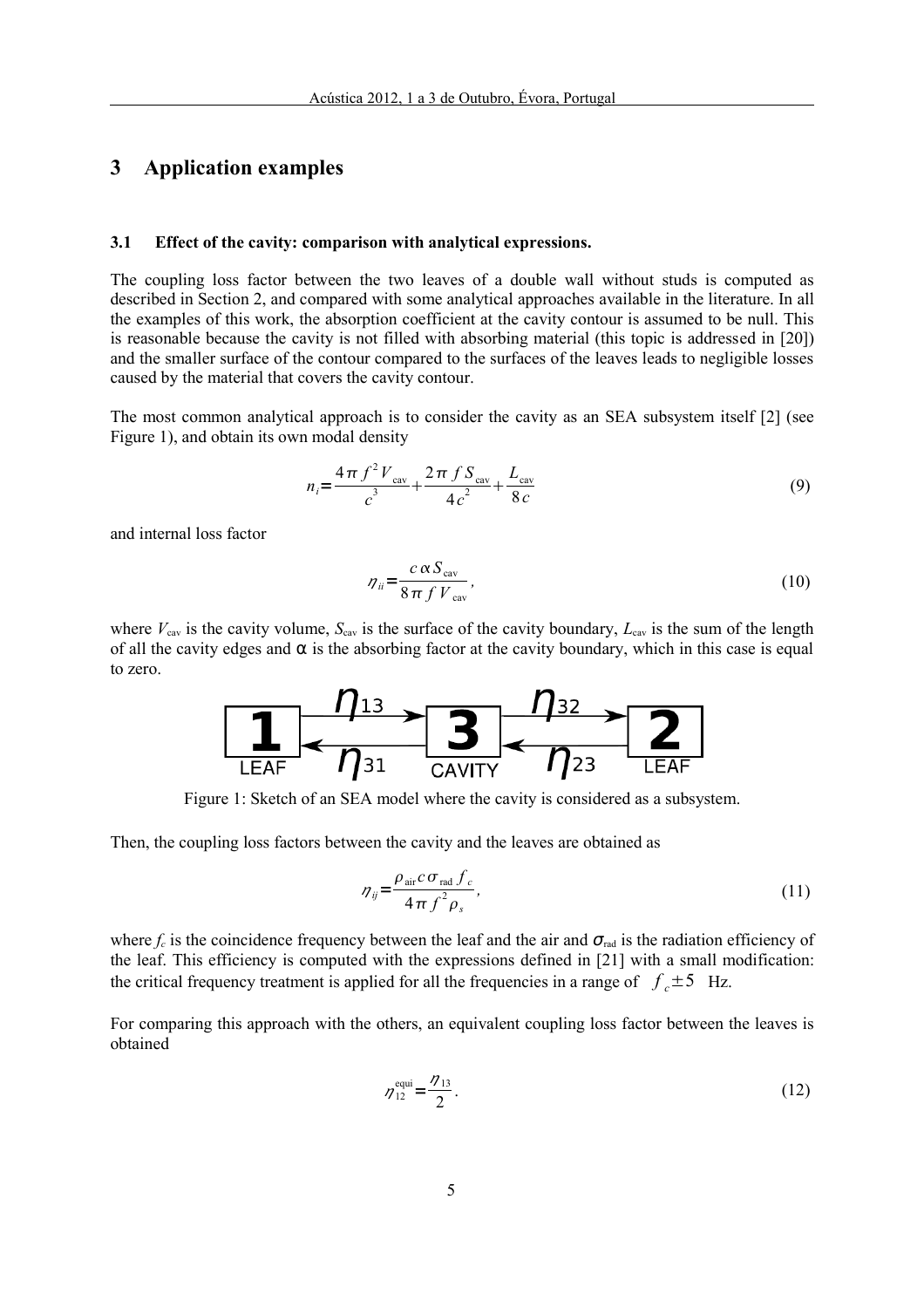This can be done because the absorption at the cavity has been assumed to be null. More details on this are provided in [14].

The other analytical approach considers the air cavity as a connection between the subsystems (leaves) as shown in Figure 2, in particular as a spring with stiffness

$$
K_{\text{air}} = \rho_{\text{air}} c^2 S/H,
$$
\n(13)

where H is the thickness of the cavity and S the surface of the leaves. The coupling loss factor  $\eta_{ii}$ between leaf i and leaf j is obtained with the electrical circuit analogy used by Hopkins  $[1]$ 

$$
\eta_{ij} = \frac{\Re\left\{Y_j\right\}}{\omega M_i \left|Y_i + Y_j + Y_s\right|^2} \tag{14}
$$

where  $Y_i = 1/8 \sqrt{D_i \rho_{si}}$  and  $M_i$  are the point mobility and the mass of leaf i respectively and  $Y_s = i\omega/K$  is the mobility of the spring.



Figure 2: Sketch of an SEA model where the cavity is considered as a connection.

The basic properties of the double wall used for the comparison are summarised in Table 1. The thickness of the cavity is  $H = 70$  mm.

| Variable         | Symbol    | Value                                 |
|------------------|-----------|---------------------------------------|
| Leaf length in x | $L_{x}$   | 2.4 <sub>m</sub>                      |
| Leaf length in y | $L_{\nu}$ | 2.4 m                                 |
| Thickness        | h         | $0.013 \; \mathrm{m}$                 |
| Young's modulus  | E         | $2.5 \times 10^{9}$ N m <sup>-2</sup> |
| Density          | $\rho$    | 692.3 kg m <sup>-3</sup>              |
| Poisson's ratio  | ν         | 0.3                                   |
| Loss factor      | ŋ         | 3%                                    |

Table 1: Properties of the leaves.

The comparison between the numerical estimation of the coupling loss factor and the two analytical expressions is depicted in Figure 3. Leaving the low-frequency discrepancies aside, the estimated CLF law shows two main features: on the one hand, the importance of the equivalent stiffness of the air, specially at mid frequencies; on the other hand, the coincidence phenomenon that takes place at 2500 Hz. This phenomenon is only considered by SEA when the cavity is treated as a subsystem. In fact,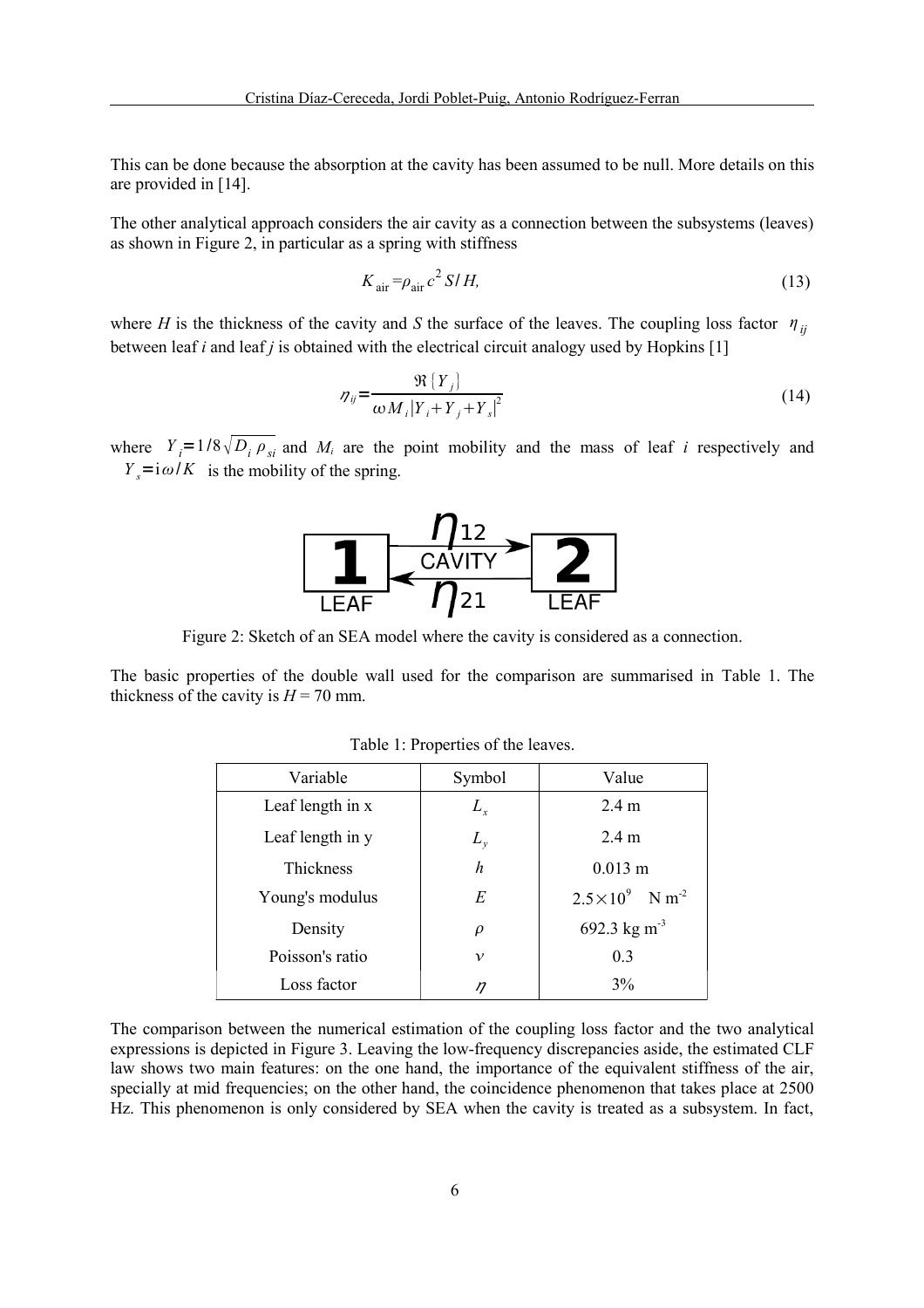SEA overestimates a little the transmission at that frequency. This may be due to the simplifications involved in the expressions used for computing the radiation efficiency.



Figure 3: Comparison of the CLF estimations for a double wall with analytical expressions.

The two analytical expressions miss some physical information if used separately. The fourth curve of Figure 3 shows a more complete SEA model, which considers the cavity both as a connecting device and as a subsystem (see Figure 4). The SEA system with three subsystems is solved, adding the coupling loss factor between the two leaves defined in Eq. (14) and the equivalent coupling loss factors described in Eq. (12). The need of considering both behaviours together along the whole frequency range is evident.



Figure 4: SEA sketch for the combination of the two techniques.

#### 3.2 Sound reduction index of double walls

The sound reduction index between two rooms divided by a double wall is computed with SEA. The wall leaves have the same mechanical properties described in Table 1 and their dimensions are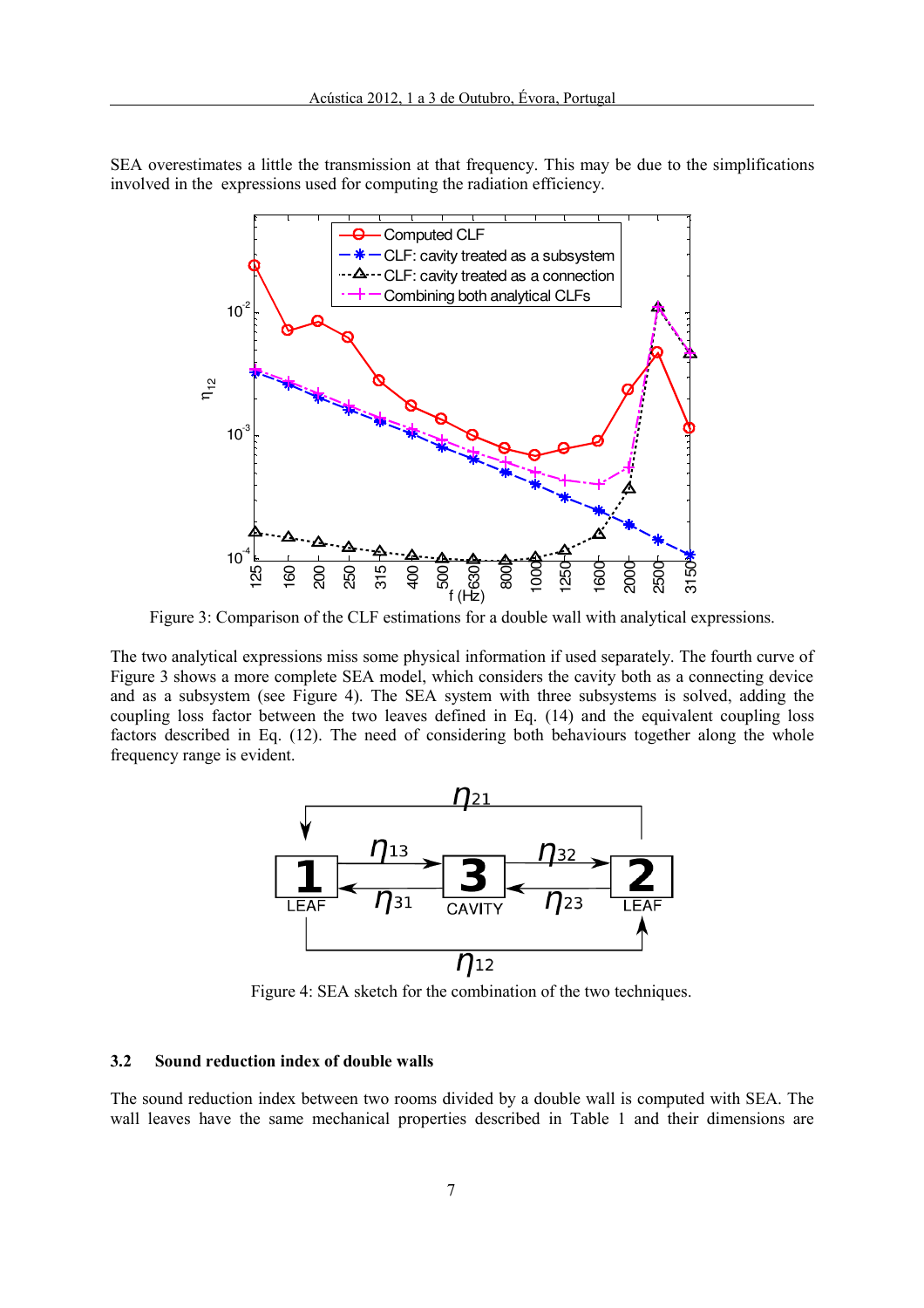$2 \text{ m} \times 3 \text{ m}$ . The two rooms are identical, with dimensions  $2 \text{ m} \times 3 \text{ m} \times 5 \text{ m}$ , and the thickness of the air cavity is 70 mm.

The SEA system consists of four subsystems: sending room, leaf 1, leaf 2 and receiving room. The internal loss factors of the leaves are equal to their loss factors (Table 1), and the internal loss factors of the rooms are computed with Eq.(10), assuming an absorption of 10% in the room boundaries.

The coupling loss factor between the two leaves caused by the air cavity is computed with the technique described in Section 2. The CLF between each leaf and its adjacent room is computed with numerical simulations because the expressions provided in [21] for the radiation efficiency are only suitable for mechanical excitations, and underestimate the sound transmission when the excitation consists of a diffuse pressure field, as shown by Vigran on Figure 6.16 of [22], or by Villot on [23].

The leaf-room CLF is obtained with Eq. (3), computing the averaged energies from the numerical simulation of a system consisting of a room in contact with a leaf (see Figure 5). Since the first SEA subsystem is the sending room and the last one is the receiving room, the influence of applying the correct excitation when estimating the coupling loss factor between the room and the leaf is studied.



Figure 5: Sketch of the 2-subsystem vibroacoustic problems solved to obtain the coupling loss factors.

Two vibroacoustic problems have been solved, with the only difference of the excitation applied to the system. In **problem A**, the excitation is a sound source in the room (left part of Figure 5). In **problem** B, the excitation is a pressure wave impinging on the leaf (right part of Figure 5).

The most natural situation would be to estimate  $\eta_{12}$  and  $\eta_{21}$  from problem A and  $\eta_{34}$  and  $\eta_{43}$  from problem B. However, the influence of this choice is analysed here.

In Figure 6 the sound reduction index between the two rooms is shown from three different approaches. Two of them correspond to solving the problem with SEA. On the first one,  $\eta_{12}$  and  $\eta_{21}$ are estimated from problem A, and  $\eta_{34}$  and  $\eta_{43}$  from problem B. On the second one, the four coupling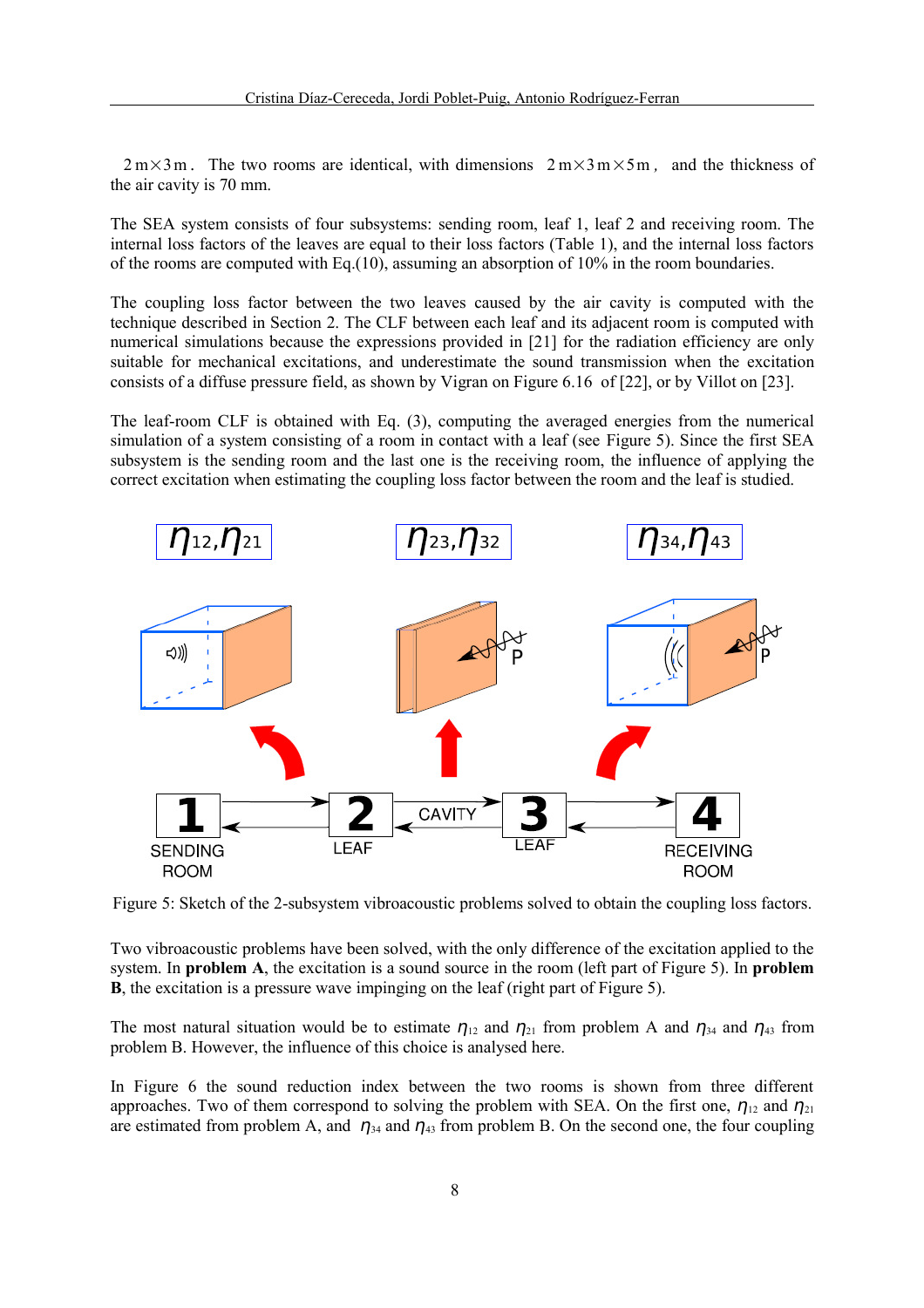loss factors between the rooms and leaves are obtained from problem B. The third one is the result of a numerical calculation of the sound reduction index with a full deterministic approach, based on modelling the rooms with Helmholtz equation and the double wall as described in Section 2.2.



Figure 6: Sound reduction index of the double wall.

The lowest frequencies are not plotted because SEA hypotheses are not fulfilled there and the results are not reliable. The deterministic calculation is not shown for frequencies higher than 1600 Hz because the computational cost is unaffordable at these frequencies.

The trend of the results computed only with the CLFs estimated from problem B is much different than the other two. This illustrates the importance of estimating the coupling loss factors from problems with the same excitation at which the subsystems will be subjected afterwards.

## 3.3 Comparison of the effect of the studs and the cavity

The acoustic effect of steel studs is added here to the SEA model of Section 3.2. To do so, the coupling loss factor associated to the stud connections is computed with Eq. (7) and added to that of the air cavity, in order to reproduce the global behaviour of the double wall.

Two types of studs are considered: on the one hand a conventional S-section stud and on the other hand an acoustic stud (LR), with the shapes shown in Figure 7. The dimensions of the studs are given by  $dI$ =70 mm,  $d2$  = 40 mm,  $d3$  = 10 mm,  $d4$  = 14 mm,  $d5$  = 14 mm and  $d6$  = 28 mm.

In Figure 8 the sound reduction index between the two rooms is shown, both for the simple leafcavity-leaf system and for the same wall with four studs inside. The coupling loss factors between the leaves and their adjacent rooms are computed with the corresponding excitation (problems A and B respectively).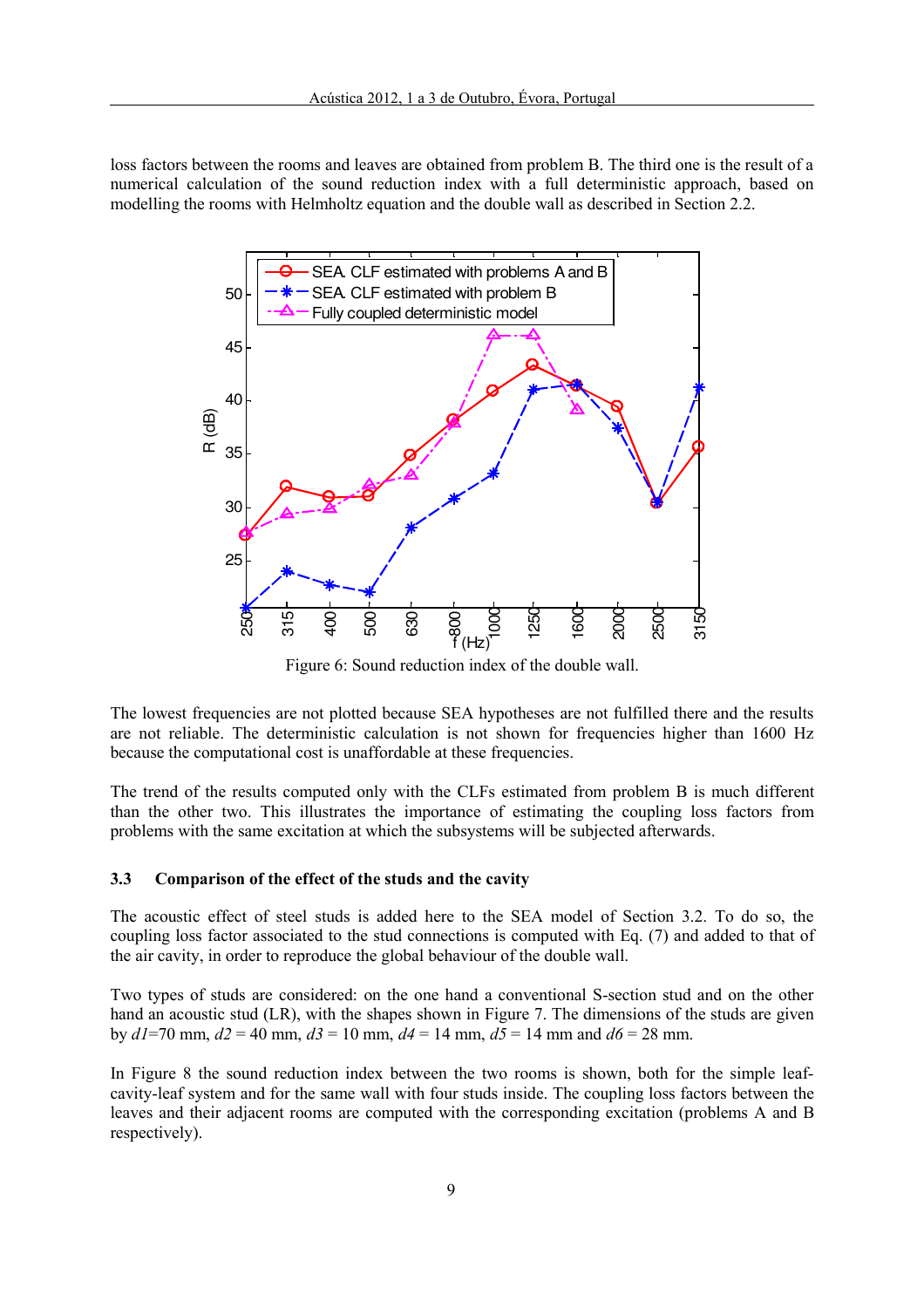

Figure 7: Section of the studs.

For the highest frequencies, the increment in the sound transmission due to the extra path added by the studs is negligible. This happens because the transmission through the air cavity for these frequencies is already large compared to the one added by the studs. For the mid-frequency range, however, the presence of the studs reduces the sound insulation of the double wall.

The improvement of the performance with the acoustic studs in front of the conventional ones happens, as expected, for the mid and high frequencies. As explained in [13], the increment of the flexibility due to the stud shape is more relevant around the eigenfrequencies where the central part of the stud acts as a spring. These eigenfrequencies do not happen in the low-frequency range.



Figure 8: Effect of the studs in the sound reduction index through the double wall.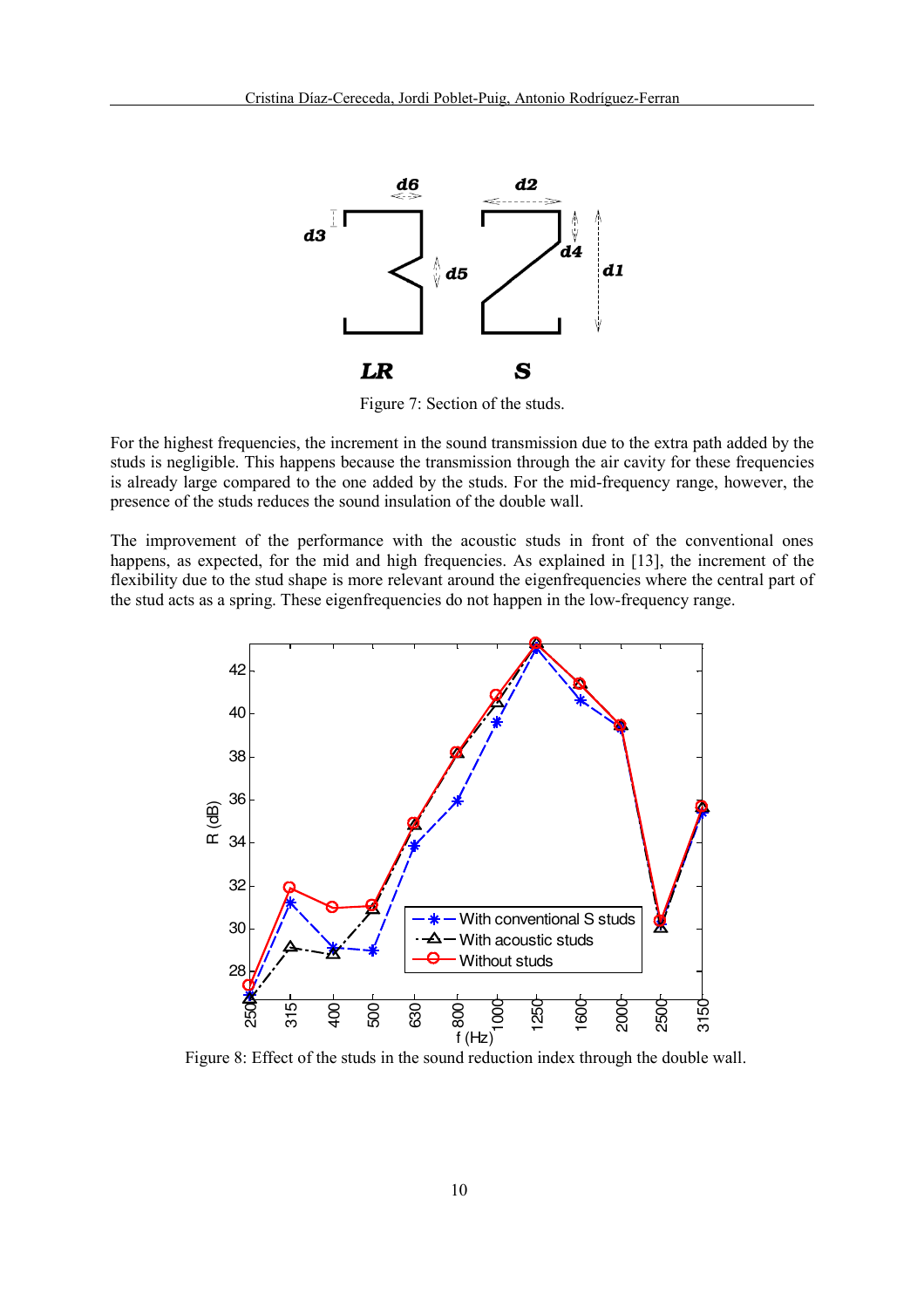# 4 Conclusions

- The combination of numerical and statistical methods is useful to solve realistic vibroacoustic problems. It allows reaching the whole frequency range required by regulations with a reasonable computational cost for large domains based on the repetitions of smaller elements.
- Standard techniques used in SEA for estimating the coupling loss factor associated to double walls can not reproduce all the transmission phenomena. A numerical estimation of the coupling loss factor in these situations allows to take them into account and to detect that the addition of the two analytical expressions provides an acceptable approximation of the real behaviour.
- The vibroacoustic problem solved for the coupling loss factor estimation has to be performed with the same type of excitation as the one that will be applied in the SEA simulation where the CLF is going to be used.
- The effect of studs can be easily considered with SEA if they are treated as line springs with frequency-dependent stiffness. The coupling loss factor associated to the studs does not always involve a significant increment of the sound transmission. The effect depends on the frequency, the type of stud and the cavity properties. The use of acoustic studs improves the insulation of the double wall in front of the conventional ones at mid and high frequencies.

#### Acknowledgements

The financial support of the Ministerio de Educación y Ciencia (FPU scholarship program) and the Col·legi d'Enginyers de Camins, Canals i Ports is gratefully acknowledged.

#### References

- [1] Hopkins, C. Sound insulation. Elsevier Ltd., 2007.
- [2] Craik, R.J.M. Sound transmission through buildings using statistical energy analysis. Gower Publishing Ltd.,1996.
- [3] Brunskog, J. The influence of finite cavities on the sound insulation of double-plate structures. The Journal of the Acoustical Society of America, 117 (6), 2005, pp. 3727-3739.
- [4] Chung, H.; Emms, G. Fourier series solutions to the vibration of rectangular lightweight floor / ceiling structures. Acta Acustica united with Acustica, 94 (3), 2008, pp. 401-409.
- [5] Fahy, F. Sound and structural vibration, Academic Press, 1989.
- [6] Trochidis, A.; Kalaroutis, A. Sound transmission through double partitions with cavity absorption. Journal of Sound and Vibration, 107 (2), 1986, pp. 321-327.
- [7] Lyon, R.H. Statistical Energy Analysis of Dynamical Systems, M.I.T. Press, 1975.
- [8] C. Fredö, A SEA-like approach for the derivation of energy flow coefficients with a finite element model, Journal of Sound and Vibration 199 (4) ,1997, pp. 645–666.
- [9] J. Steel, R. Craik, Statistical energy analysis of structure-borne sound transmission by finite element methods, Journal of Sound and Vibration 178 (4), 1994, pp. 553–561.
- [10]C. Simmons, Structure-borne sound transmission through plate junctions and estimates of SEA coupling loss factors using the finite element method, Journal of Sound and Vibration 144 (2), 1991, pp. 215–227.